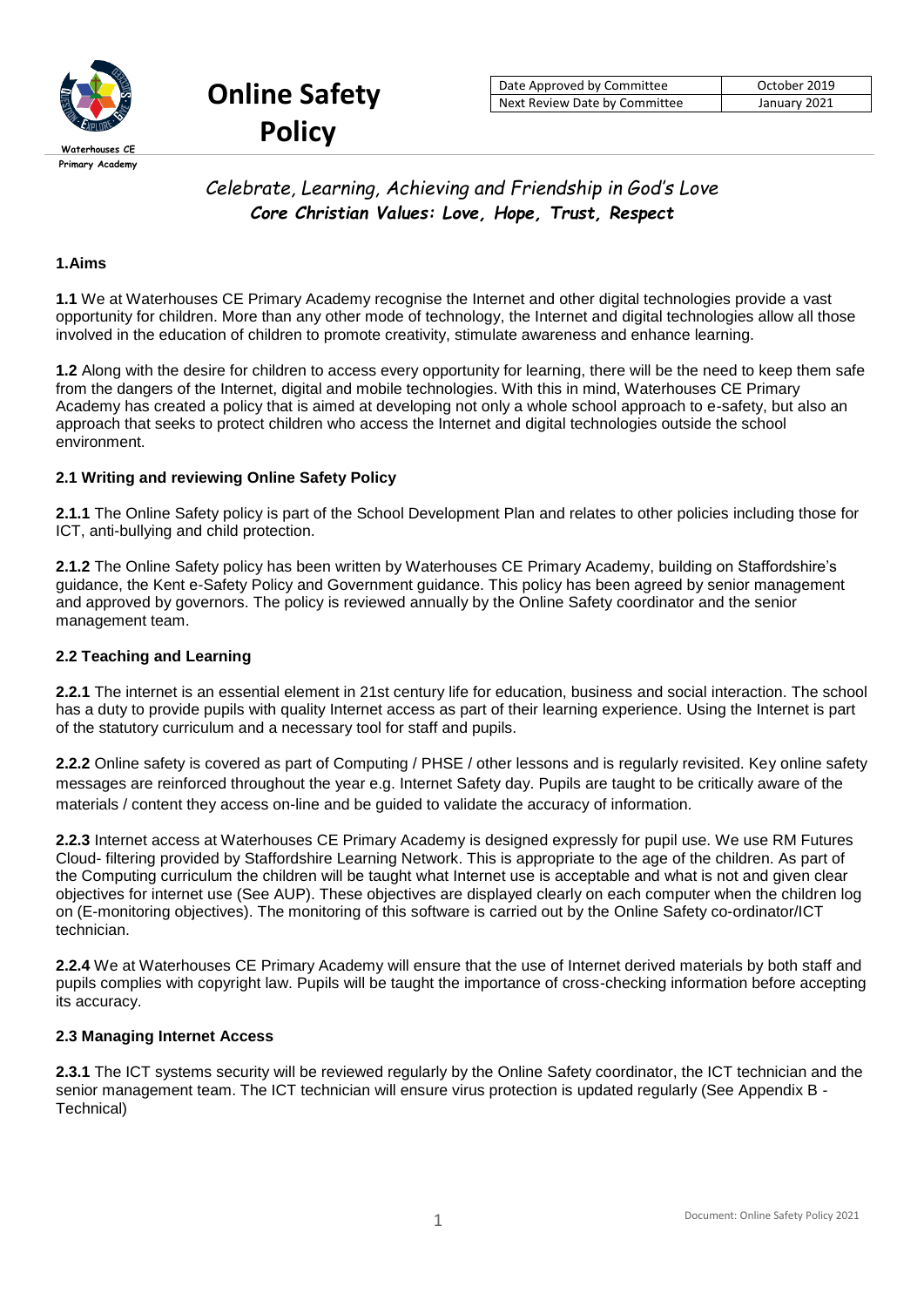**2.3.2** Children may only use approved e-mail accounts on the school system, they must immediately tell a member of staff if they receive an offensive e-mail. In e-mail communication, children must not reveal their personal details or those of others. The Telecommunications Act 1984, section 43 makes it an offence to send by means of a public telecommunications system, a message or other matter that is grossly offensive or of an indecent, obscene or menacing character. All incoming e-mail should be treated as suspicious and attachments not opened unless the author is known. The forwarding of chain letters is not permitted.

**2.3.3** On the School website only the school office contact details will be given online. Staff or pupil contact information will not be published. The headteacher will take overall editorial responsibility for the school website and ensure that content is accurate and appropriate.

**2.3.4** When publishing images of children we will take care to ensure that individual children cannot be identified or their images misused. Children's full names will not be used anywhere on the school Web site, particularly in association with photographs. Written permission from parents or carers will be obtained before photographs of pupils are published on the school Web site. Children's work can only be published with permission of the child and parents/carers.

**2.3.5** The staff at Waterhouses CE Primary Academy will educate children in the safe use of social networking sites, however these sites will not be accessible on school grounds. Children will be advised never to give out personal information of any kind which can identify them, their friends or their location. We will advise children and parents that using social networking sites brings a range of dangers.

**2.3.6** Waterhouses CE Primary Academy will work with outside agencies such as CEOP to ensure the systems in place to protect pupils are reviewed and improved. If staff or children come across unsuitable on-line materials, the site should be reported to the Online Safety coordinator. The Online Safety coordinator and senior management team will ensure that regular checks of e-monitoring software are made to ensure that the filtering systems are appropriate and effective.

**2.3.7** Emerging technologies will be examined for educational benefit and a risk assessment will be carried out before use in school is allowed. The senior management team should be aware that technologies such as mobile phones with wireless Internet access can bypass school filtering systems and present a new route to undesirable materials and communications. Mobile phones will not be used during lessons or formal school time. The sending of abusive or inappropriate text messages is forbidden.

**2.3.9** Personal data will be recorded, processed, transferred and made available according to the Data Protection Act 1998.

# **2.4 Policy Decisions**

**2.4.1** All staff must read and sign the 'Staff Acceptable Use Policy (AUP) before using any school ICT resource. The school office will maintain a current record of all staff and children who are granted access to the school ICT systems. Any person not directly employed by the school will be asked to sign an 'acceptable use of school ICT resources' before being allowed to access the Internet from the school site. In KS1, access to the Internet will be by adult demonstration with directly supervised access to specific online materials.

**2.4.2** Waterhouses CE Primary Academy will take all reasonable precautions to prevent access to inappropriate material. However, due to the international scale and linked nature of Internet content, it is not possible to guarantee that unsuitable material will never appear on a computer connected to the school network. The school cannot accept liability for any material accessed, or any consequences of Internet access. The Online Safety coordinator will audit ICT use to establish if the Online Safety policy is adequate and that the implementation of the Online Safety policy is appropriate and effective.

# **2.5 Communications Policy**

**2.5.1** The Online Safety coordinator will ensure online safety rules will be displayed in all rooms where computers are used and they will be discussed with children regularly. Children will be informed that Internet use will be monitored using e-monitoring software and appropriately followed up. A programme of training in online safety will be developed and led by the Online Safety coordinator. Online safety training will be embedded within the ICT scheme of work.

**2.5.2** All staff will be given the School online safety Policy and its importance explained. Staff will be informed that Internet traffic can be monitored and traced to individual users. Staff will always use a child friendly search engine when accessing the Internet with children.

**2.5.3** Parents' and carers' attention will be drawn to the School Online Safety Policy in newsletters and on the school